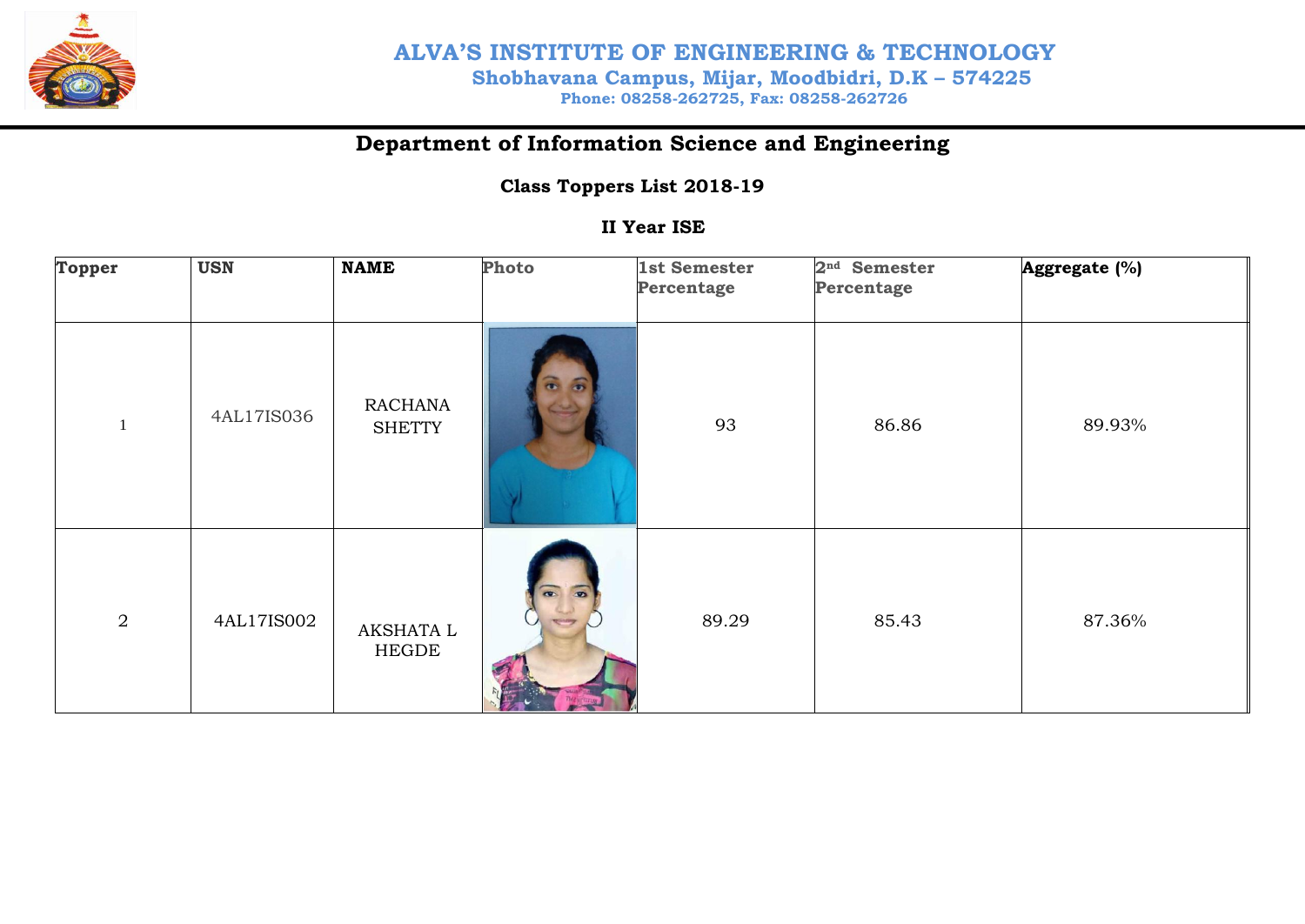

# **ALVA'S INSTITUTE OF ENGINEERING & TECHNOLOGY Shobhavana Campus, Mijar, Moodbidri, D.K – 574225**

 **Phone: 08258-262725, Fax: 08258-262726**

| 3 |  | 4AL17IS014 DIKSHIT |  | 85.57 | 87.85 | 86.71% |  |
|---|--|--------------------|--|-------|-------|--------|--|
|---|--|--------------------|--|-------|-------|--------|--|

#### **III Year ISE**

| <b>Topper</b> | <b>USN</b> | <b>NAME</b>     | Photo                                | 1st Semester<br>Percentage | 2 <sup>nd</sup> Semester<br>Percentage | 3 <sup>rd</sup><br><b>Semester</b><br>Percentage | 4 <sup>th</sup><br>Semester<br>Percentage | <b>Aggregate</b><br>(%) |
|---------------|------------|-----------------|--------------------------------------|----------------------------|----------------------------------------|--------------------------------------------------|-------------------------------------------|-------------------------|
|               | 4AL16IS021 | <b>K S VEDA</b> | <b>CONTRACTOR</b><br>a.<br>$\bullet$ | 78.33                      | 79.17                                  | 71.13                                            | 73.75                                     | 75.59%                  |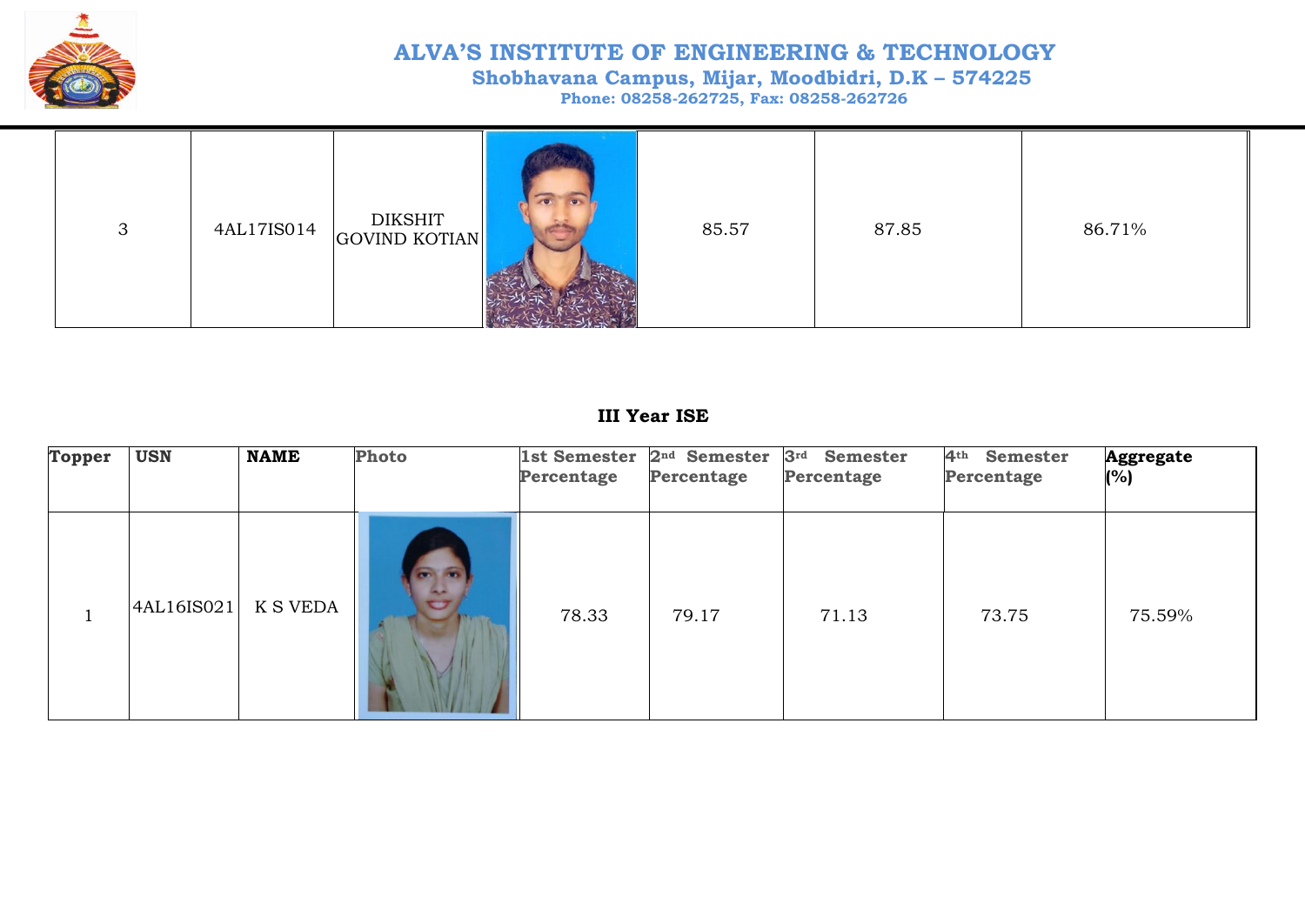

## **ALVA'S INSTITUTE OF ENGINEERING & TECHNOLOGY**

 **Shobhavana Campus, Mijar, Moodbidri, D.K – 574225**

 **Phone: 08258-262725, Fax: 08258-262726**

| $\overline{2}$ | 4AL16IS006 | ANUSHA   |                                                                     | 78.33 | 78.33 | 74.25 | 70.38 | 75.32% |
|----------------|------------|----------|---------------------------------------------------------------------|-------|-------|-------|-------|--------|
| 3              | 4AL16IS015 | GIRIJA R | $\overline{a}$ $\overline{b}$<br><b>FASHIO</b><br><b>INTERATION</b> | 81.67 | 72.50 | 71.00 | 70.25 | 73.85% |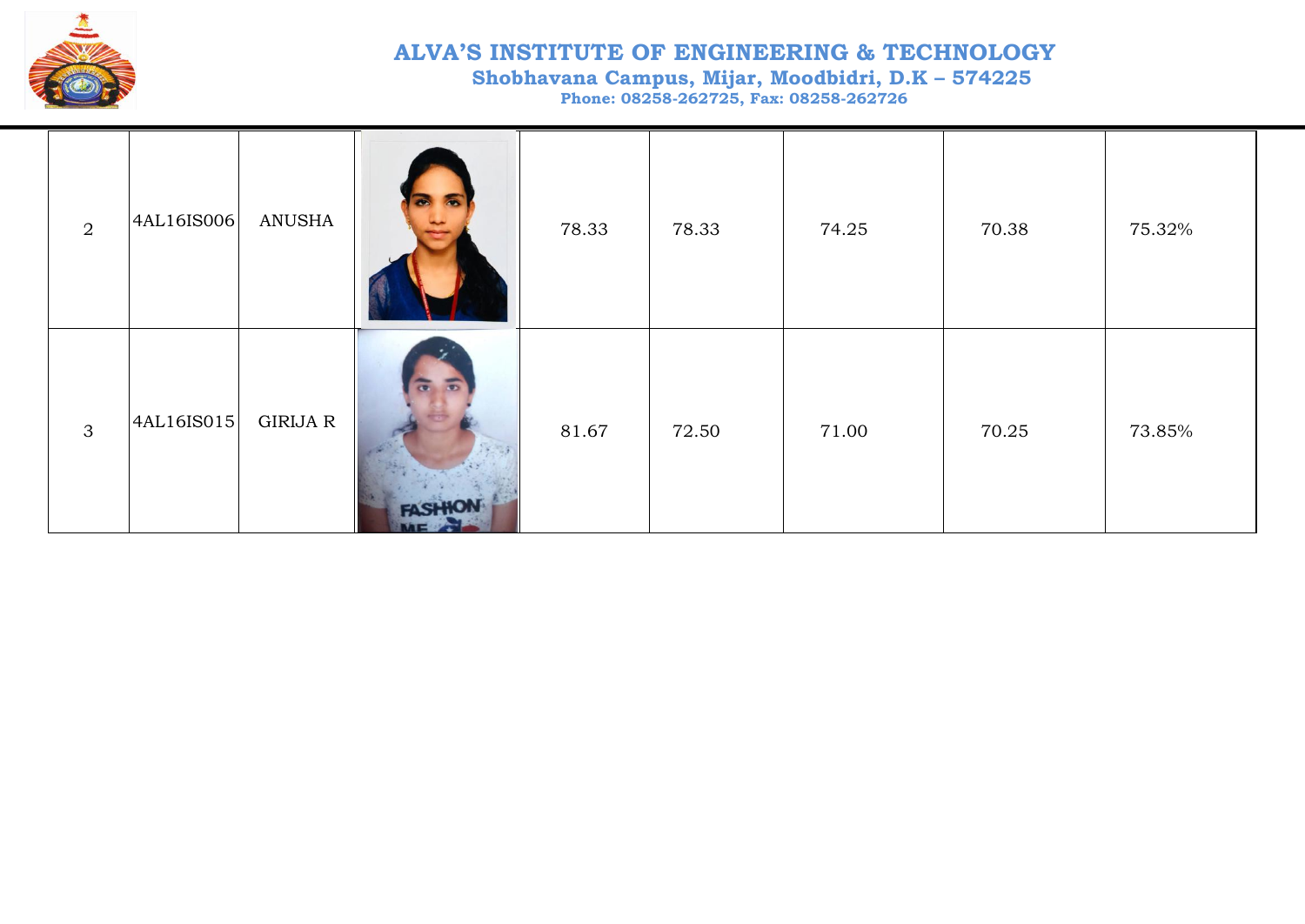

#### **ALVA'S INSTITUTE OF ENGINEERING & TECHNOLOGY Shobhavana Campus, Mijar, Moodbidri, D.K – 574225 Phone: 08258-262725, Fax: 08258-262726**

#### **IV Year ISE**

| Topper         | <b>USN</b> | <b>NAME</b>                               | Photo | 1 <sup>st</sup><br>Semester | 2 <sup>nd</sup><br><b>Semester</b> | 3 <sup>rd</sup><br><b>Semester</b> | 4 <sup>th</sup><br><b>Semester</b> | 5 <sup>th</sup><br>semester | 6 <sup>th</sup><br><b>Semester</b> | Aggregate<br>(%) |
|----------------|------------|-------------------------------------------|-------|-----------------------------|------------------------------------|------------------------------------|------------------------------------|-----------------------------|------------------------------------|------------------|
| $\overline{1}$ | 4AL15IS008 | DEEPASHREE<br>$\mathbf V$                 |       | 79.17                       | 77.50                              | 71.79                              | 75.63                              | 81.13                       | 77.13                              | 77.05%           |
| 2              | 4AL15IS041 | <b>SHETTY</b><br>VIGNESH<br><b>SURESH</b> |       | 71.67                       | 68.30                              | 65.36                              | 71.25                              | 77.38                       | 78.88                              | 72.14%           |